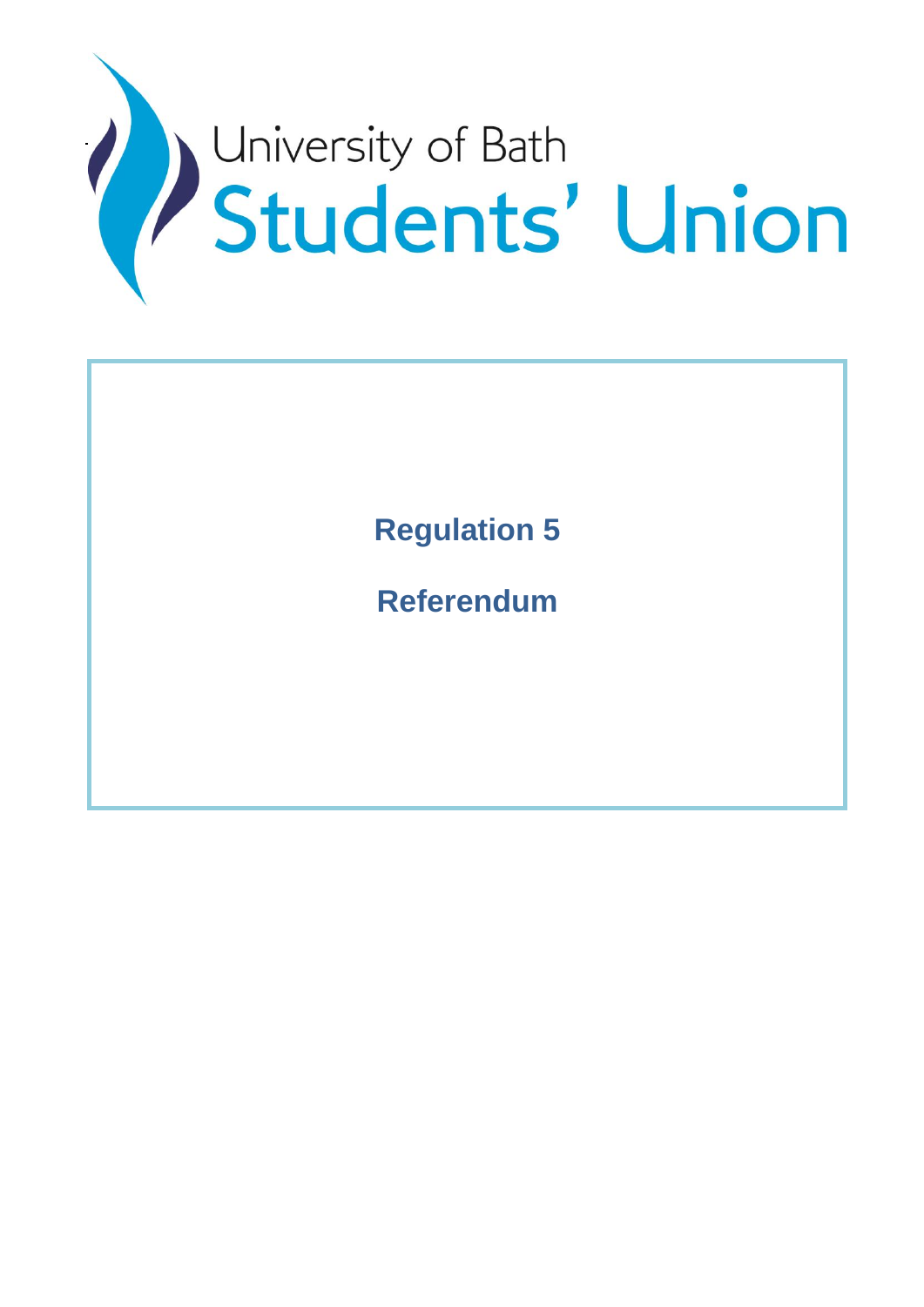# Referendum

## **Contents**

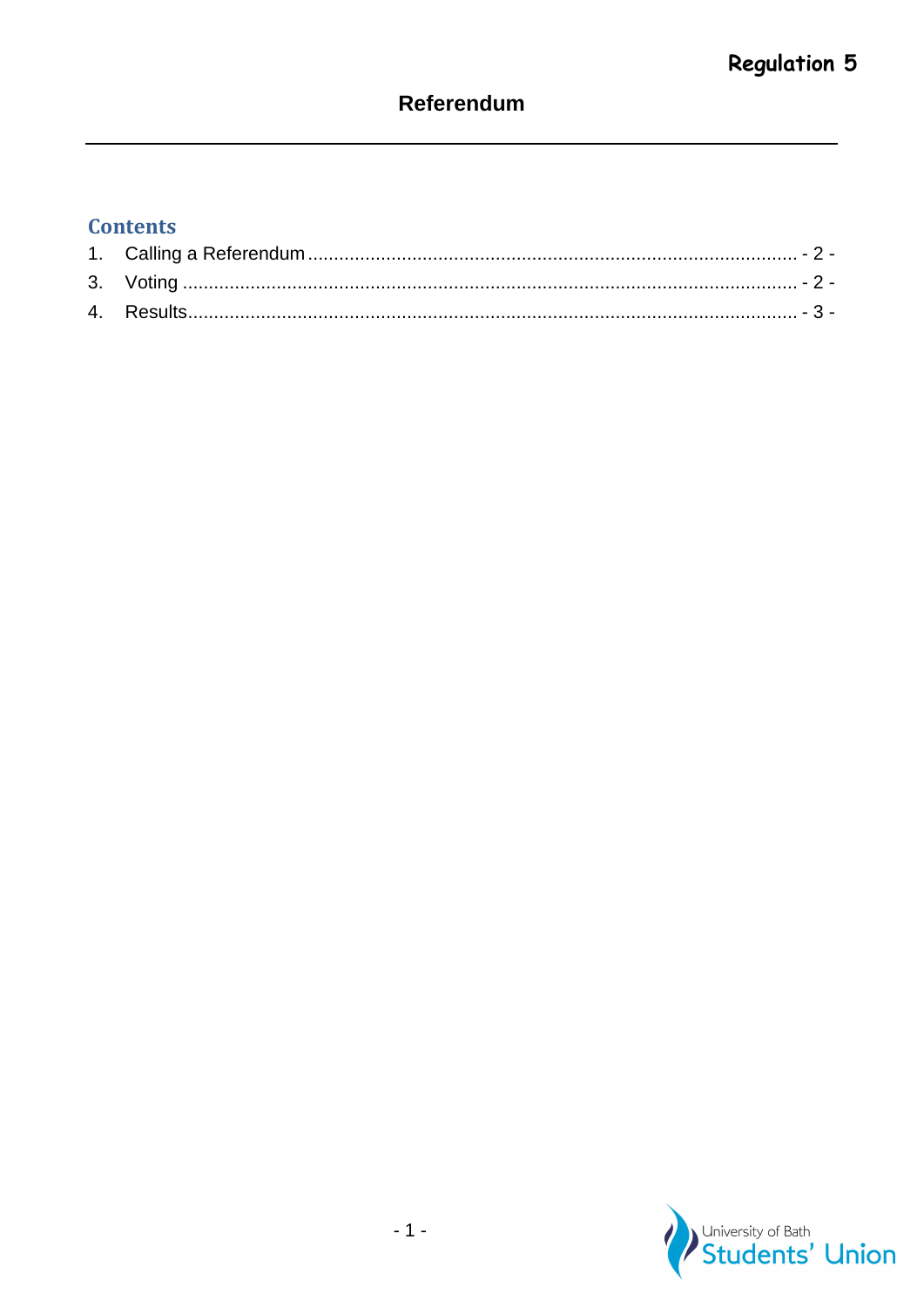### <span id="page-2-0"></span>*1. Calling a Referendum*

- 1.1. The Returning Officer shall be responsible for organising a Referendum when instructed:
	- 1.1.1. by a majority decision of a quorate meeting of the Board of Trustees
	- 1.1.2. on receipt of a secure petition in line with the requirements detailed in the Articles 22.4.2 and 22.4.3.
- 1.2. The Returning Officer will be responsible for the good conduct and coordination of the administration of the Referendum.
- 1.3. The result of a Referendum will take precedence over any existing policy on the same issue. The issue may not be reopened in any democratic forum of the SU for a period of not less that twelve (12) months
- 1.4. The Returning Officer will publicise that a referendum has been called for and details of the reason why within eight (8) working days of receipt of notice
- 1.5. The Referendum shall be arranged in accordance with the following timetable, the exact dates of which to be determined by the Returning Officer:
	- 1.5.1. Publish the proposal, date(s) for the referendum and date of a meeting, open to all Members, to explain and debate the issues, which shall be held no later than the commencement of polling.
	- 1.5.2. If the issue is to be contested the meeting shall nominate two agents, one of whom will be responsible for running the "Yes" vote campaign and the other the "No" vote campaign. Each agent shall be given a publicity allowance paid for by the SU of an amount equivalent to the agreed allowance for SU Officer elections
	- 1.5.3. Invite alternative proposals to a published deadline. Any alternative proposal shall be directly related to the original proposal
	- 1.5.4. Cease accepting alternative proposals. Final decision as to whether to accept any alternative proposals shall lie with those who called the referendum.
	- 1.5.5. Publish the proposal and the question to be asked and further advertise dates of polling
- 2. Referendum rules will apply.

#### <span id="page-2-1"></span>*3. Voting*

- 3.1. All Members shall be eligible to vote.
- 3.2. The Returning Officer in conjunction with the publicity team shall publicise the times of polling
- 3.3. Polling will normally be electronic